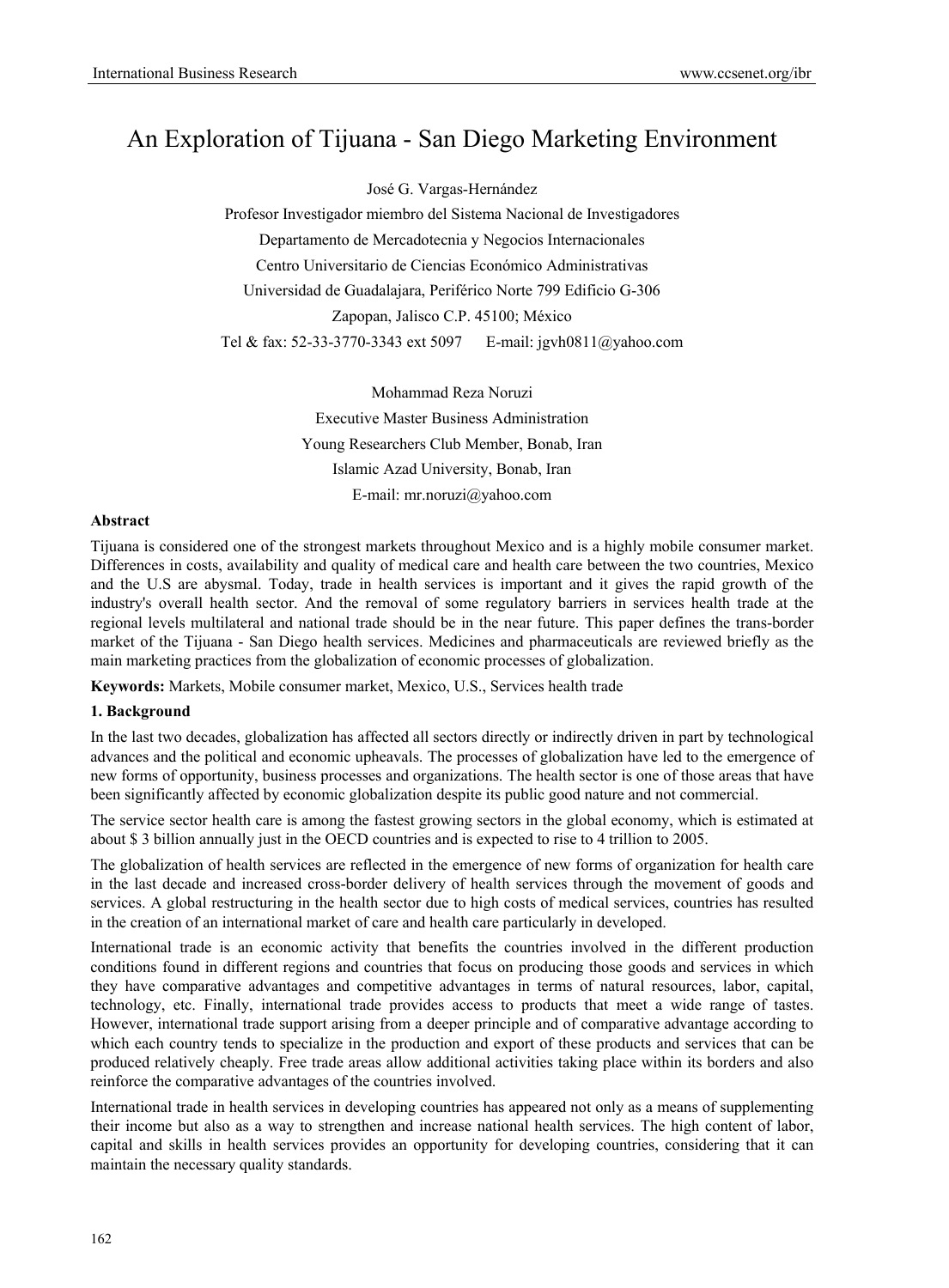The term export of health services refers to the movement of diagnostic information, such as results of laboratory tests or interpretation of biopsy, electrocardiogram, X-rays, CAT scan and others, or therapeutic information, for example, treatment recommended following the review of patient medical records among health professionals and institutions in different countries. As mentioned previously, this export can take place electronically, satelice, by mail or by transport (Gomez-Dantes, Frenk and Cruz, 1007). Except in certain border regions is still rare, and its development requires an appropriate communication infrastructure shared by suppliers located in several countries and also involved in standardized patterns of patient referrals to ensure reliability and the information sent.

The globalization of health services is driven by two factors: First, the decline in public sector spending on health services, and second, increased private sector participation in health care in many countries. Liberalization of related sectors such as insurance and telecommunications, which increase the mobility of consumers and providers of health services due to the decline in travel costs and greater ease of travel, the technological advances allow many cross-border delivery of health services.

The international consumer movement in health services involves crossing an international border at least, from one country to another for the purpose of obtaining health services. In the balance of payments of U.S. national accounts in the service and entered catearía export of medical services in what is defined as revenue generated by hospital patients traveling the country to receive some form of medical treatment (Organization for Economic Cooperation and Development, 1992). Fortunately for the industry sector of health services due to its universal basic knowledge and despite the differences in certification and licensing procedures, the quality of medical services is getting to be similar in almost all countries.

The differences in cost, availability and quality of medical care and health care between the two countries, Mexico and the U.S. are abysmal. The emergence of investment opportunities in the sector of health care increase with the processes of liberalization and deregulation on investment, and the general increase in demand for health services arising from increases in income levels and ages of the individuals, are also factors that have contributed to the globalization of health services. The best public and private hospitals have established connections with each hospitals, laboratories and universities abroad. Also large companies and transnational corporations operating in the areas of hospitals and health insurance may abuse market power and take advantage of the lack of regulations.

Trade in health services is important today and gives the rapid growth of the industry's overall health sector and the removal of some regulatory barriers to such trade at the regional levels, multilateral and national. Trade in services health will have more relevance in the near future. It should nevertheless be considered to ensure that the growing processes are fair and open competition in the market and are carried out in the most efficient way; the state should consider the option to play a more crucial role as service provider health and as a funding source, while expanding its role as regulator.

The international movement of health service providers involves the international border and goes from one country to another for the purpose of providing health services. This type of interaction provides an opportunity to improve access to health services that few in the area served are able to use for a variety of economic and cultural reasons, including lack of resources and familiarity with the language. Moreover, the movement of suppliers tends to serve as a significant source for transfer and international exchange of clinical procedures and knowledge among doctors and hospitals. To maximize the effectiveness of this type of interaction, the criteria used to license and certify health care providers' brutality in the various countries involved need to be standardized.

Trade in health services via external consumption also has some implications. On the positive side, you can allow exporting countries make improvements in the national health system by generating or currency exchange gains and additional resources for investment in this sector and it can help in improving its infrastructure and health care health, knowledge and medical skills, technical skills. For countries that health care services are through external consumption. This may be important means to resolve human resource and physical limitations, particularly for specialist services in public health. The availability of good quality, the potential acquisition of treatments in geographical proximity is often an important criterion in such cases.

Developing countries consume an estimated 25 percent of medicines in the world. Despite the weak market, developing countries are subject to powerful marketing practices of multinational companies.

According to past trends, there is need to understand the implications of globalization on health services for the realization of social development goals and the potential for negotiations between these and commercial considerations. This understanding will enable governments to balance the concerns of the competition.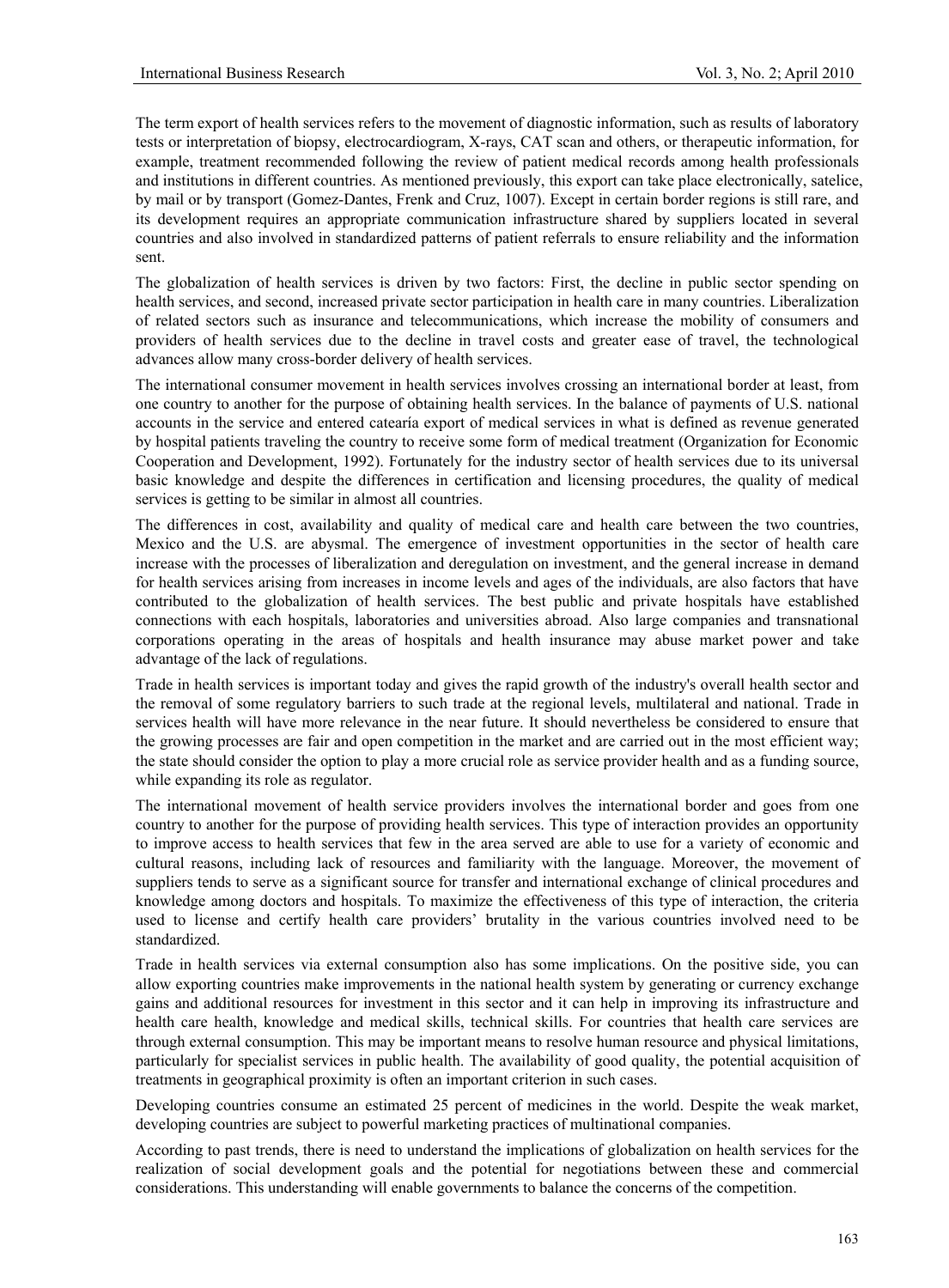Trade in health services has strong regional dimensions because it is limited only to trade between neighboring countries for the San Diego-Tijuana border region. but it is also an important aspect of trade within the trading bloc of the Free Trade of North America (NAFTA). The 5 chapters of NAFTA that relate directly to trade in health services, XI, XII, XIV, XVI and XVII, respectively dealing with investments, cross-border services, financial services, temporary entry of business people and intellectual property. The contents of each chapter describe the basic types of trade in health services (Ministry of Trade and Industry, 1994).

Some countries have made concerted efforts to create regional markets for trade in health services, even outside the formal regional trade arrangements. Trade in health services in various matters such as recognition, standards, portability of insurance, etc., must be negotiated in this trade have been discussed in the context of arrangements of NAFTA as part of initiatives more extensive in the region to liberalize trade in health services.

Health services have been a very sensitive issue within NAFTA taking into account the different health systems that exist in the U.S., Canada and Mexico. The needs, interests and attitudes of the member countries in this sector have been very different. While the U.S. seeks the harmonization of the three systems, this process has been resisted by Canada and Mexico (USITC, 1999). This has resulted in a limited number of initiatives to address regulatory measures related to trade in medical services. However, evidence suggests that trade in health services in its various forms has been stimulated by the formation of the regional bloc.

NAFTA has provided temporary movement of service providers within the region. However, this excludes the movement of care professionals and health care. Doctors and paramedics are allowed to enter from the United States to Mexico in extreme situations and emerging. The movement of medical and nursing staff is not allowed freely. The free movement of doctors and paramedics, mostly from U.S. to Mexico, is allowed only upon request and in extreme situations such as floods, earthquakes, etc. NAFTA does not include, among the professionals mentioned in the agreement, free movement of doctors. According to TLAN professionals wishing to work abroad must meet the requirements.

The mobility of suppliers in this sector remains subject to regulation as the host country (where professionals want to work). This includes licensing and certification required by the host country to be eligible as a practitioner. These procedures and requirements are very different between the three member countries and to date there has been little progress in harmonizing them.

In Mexico, obtaining a permit is federal and national equipment and allowed professionals to practice in any state based on national license, while in this U.S. and Canada, regulations vary among states and provinces, respectively, and the professional associations play an important role in ensuring the quality and standards. Although the NAFTA countries agreed to continue with existing regulations and provisions in the licensing and certification of health services in NAFTA provisions were included to encourage cross-border mobility of health service providers and facilitate recognition mutual skills and training between countries.

For example, NAFTA annex on the mobility of health service providers requires the professional bodies of member countries to discuss the criteria related to professional licensing and certification of providers of health services targeted to some extent possibly to regional harmonization in the delivery of care and health care. These provisions are found in Chapter 12 of NAFTA contains an article and an annex on mobility between member countries of the health service providers. Furthermore, in January 1996, all requirements of citizenship and permanent residency for the Professional Practice of NAFTA were removed although the recognition was not automatic yet

The agreements allowed the health service providers to choose freely where to provide their services without being subject to requirements of establishing a representative office or branch. NAFTA also contains provisions to facilitate the temporary entry of business people, including doctors and their partners for educational and research purposes subject to quota limits specified. While the provision does not amend existing immigration and labor market regulations, simplify entry procedures by removing the scope for discretion of the officers of the border to deliver visas to doctors.

In the case of nursing, the trilateral initiative is a collaborative venture effort between the nursing staff directed to work toward developing mutually acceptable standards for licensing and certification of nurses and harmonization of standards, ensuring non-discriminatory treatment to each one to the other nursing staff and have clear, measurable and verifiable, licenses and admissions requirements.

NAFTA also contains a provision to facilitate FDI in the sector of health services within the region. Up to 100% of foreign investment is allowed in hospitals and clinics. Although there has been no specific initiative to promote direct investment in health services under NAFTA, the evidence indicates that cross-border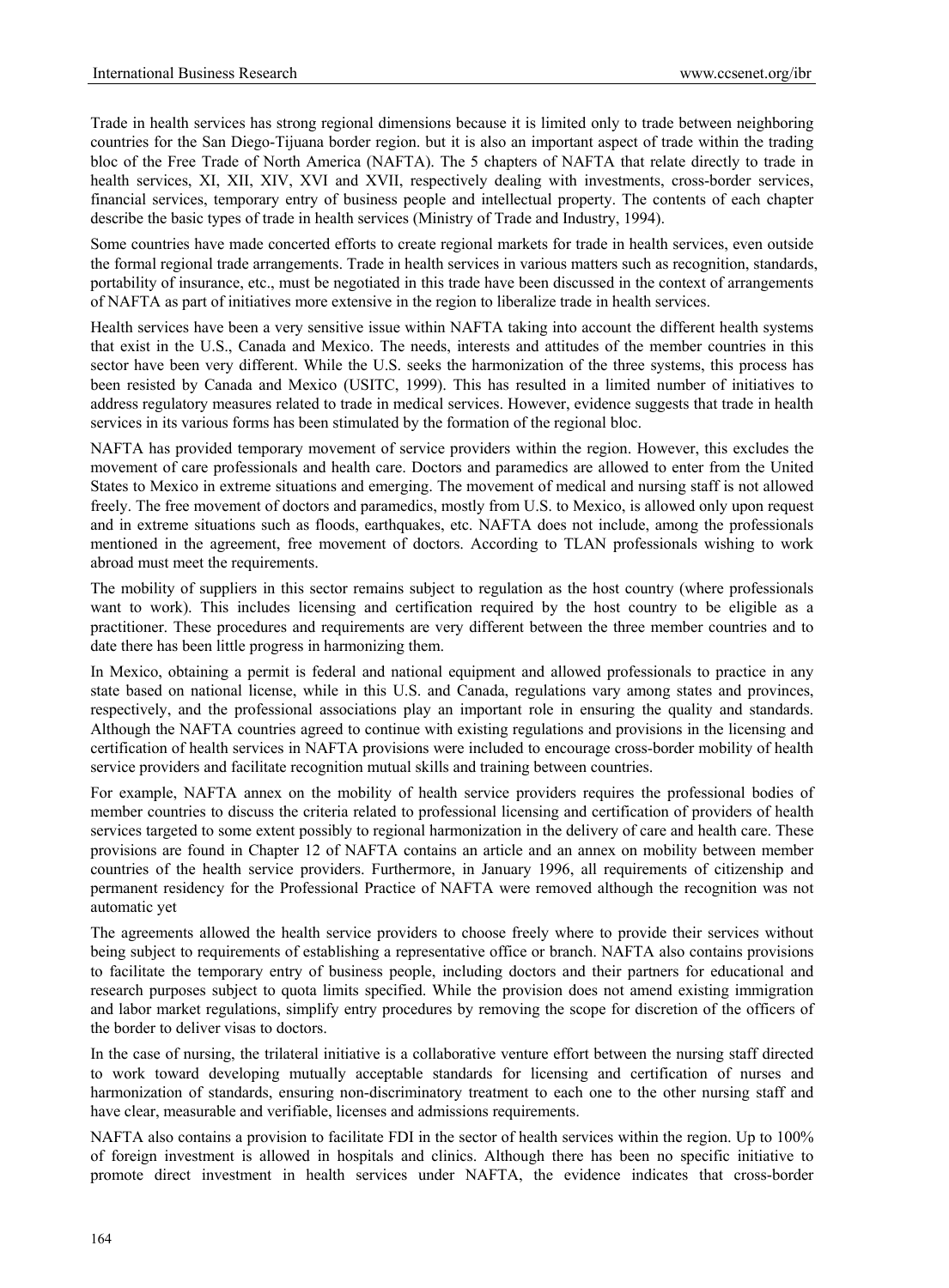establishment of care facilities and health care has grown after implementation of NAFTA. There is growing interest among U.S. firms to invest in the public sector in Mexico, particularly in hospitals, clinics and HMOs. U.S. firms have established facilities for health care in different Mexican cities.

The directory of companies in the grouping of medical products confirms the presence of 61 companies and Baja California in the sector representing 27 thousand jobs. The health care sector in Baja California is composed of 451 clinics and hospitals, 318 specialized laboratories and drug distributors. (Elorduy Walter, 2003)

## **2. Delimitation of the Southern California border market - Northern Mexico.**

In the years since the Treaty of Guadalupe in 1948, the border of Mexico and the United States has experienced a steady flow of people and goods. The border region Tijuana - San Diego is a geographical region that has evolved as binational and coexists with integrated social and economic areas.

The frontier of California-Baja California is home to 40% of the total population living in the border between Mexico and the United States. The San Diego Tijuana binational region has evolved over time. An intense urban development and a continuous flow of people and products have transformed communities in this border in a region with distinctive social interactions and relationships, and unique political economics. These characteristics have an impact on the physical and social development.

The political climate in the region of San Diego-Tijuana border is often highly contentious. Every day there is a huge concentration of pedestrians in crossing the Tijuana border is home to many binational families with members working in the United States and living in Tijuana for the lowest cost of living and the mixture of the nationality of their families. Along with this intense daily migration from south to north there is a reciprocal flow southward from Mexican nationals living north of the border and traveling to Baja California for food and services as well as to maintain family ties, neighborhood and friendship.

The San Diego Tijuana region covers the northwestern Mexico and southern California, where there are developments in telecommunications, biotechnology, manufacturing, etc. The border region San Diego-Tijuana has one of the ideal climates in North America. The quality of life of San Diego is considered one of the best in the world and the highest in the United States. These factors coupled with world-renowned universities and research institutes in San Diego, has attracted technology companies in biotechnology and telecommunications in the region.

San Diego is a center for high technology innovation, has incubated many of his own and growing companies. San Diego is considered the Silicon Valley of biotechnology and telecommunications. The defense industry also plays an important role in the economy and manufacturing for its great contribution to regional gross domestic product. San Diego is famous for its climate and fabulous beaches. Tijuana is one of the world's most competitive manufacturing centers for businesses of intensive labor, which has attracted many European and Asian companies.

The San Diego - Tijuana is the largest region of the US-Mexico border with a combined population of over 4 million people. The port of entry to the U.S., San Isidro and Tijuana is the busiest in the world, with over 55 million crossings in 2000 (Annual Border Health Status Report, 2000). The total Hispanic population of San Diego-Tijuana is 2, 520, 835 and total Hispanic households is 610, 720. The percentage of Hispanic density is 56.1% or almost 3 of every 5 people in the region are Hispanic (San Diego Dialogue, 1999; Tijuana Estimates DMA, 2002).

The Hispanic population in San Diego is only 927, 600 with 31% of density greater than 1 in every three people in San Diego County is Hispanic with a total of 204.200 households. The population growth of Hispanics in San Diego from 1990 to 2003 accounted for 71.3%, and represents the consumer group that has more growth. For the year 2036, the Hispanic population in San Diego County represents the largest segment of the population (Live Births by Race / Ethnic Group of Mother, California Counties and Selected City Health Departments, California, 2002).

The total population of Tijuana is 1,593,235 inhabitants with a total of 370.520 households (DMA Tijuana Estimates, 2002). The population is distributed by 90% in Tijuana, Tecate 6%, 4% in Rosarito (Strategy Research Corporation, 2000). The occupation is distributed in 54% of white collar, blue collar 36%, 7% unemployed and 3% other (Hispanic Marketing Research Corporation, 1990 - Tijuana Market Study).

The median household income in San Diego in 1999 was \$ 54,438, compared with the average income of \$ 33,433 Hispanics in the county. Economic disparities are evident when looking at poverty levels. The poverty rate across the county is 12% while that for Hispanics is 22% (U. S Census Bureau, 2000).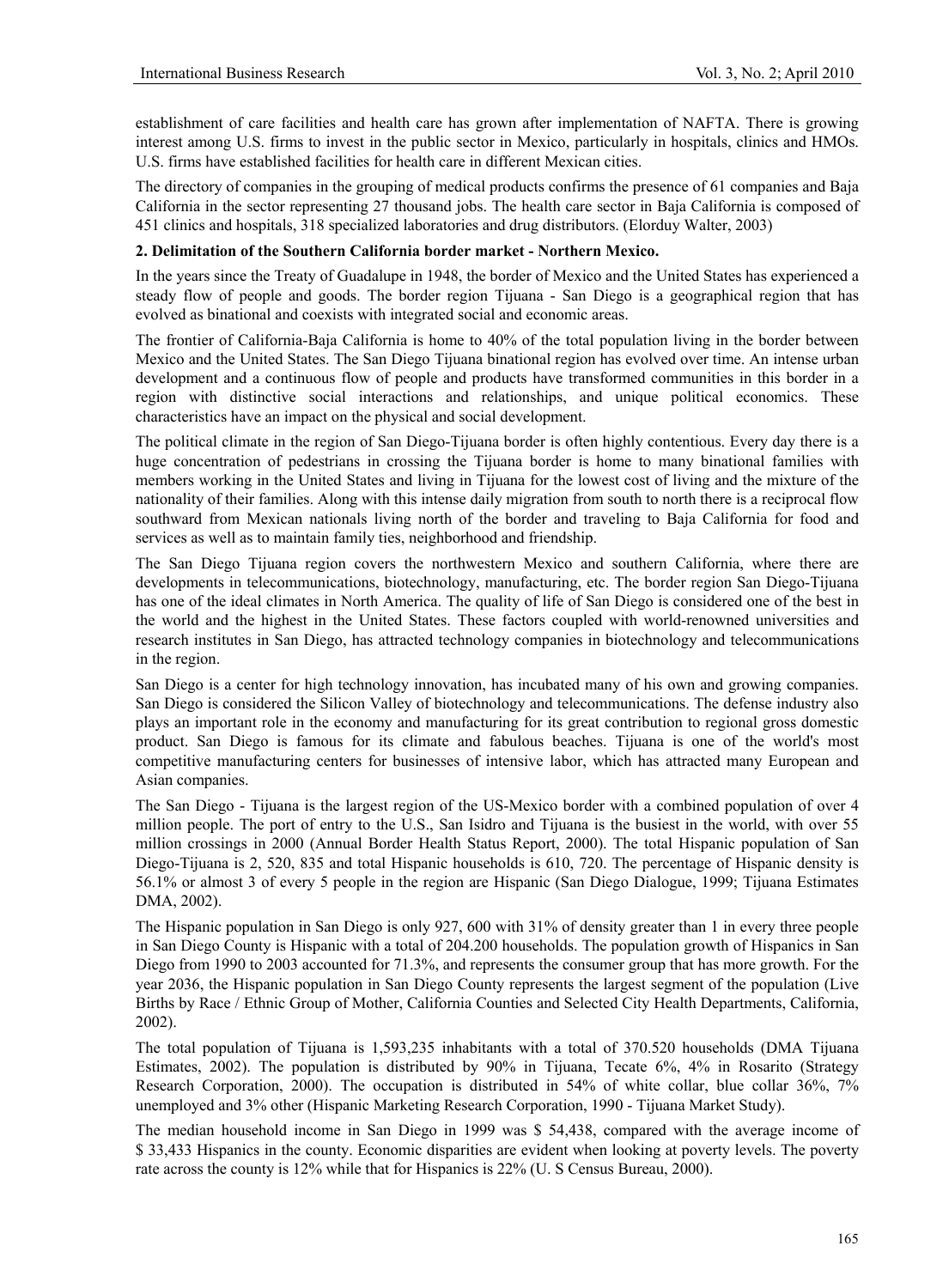Despite the economic advances, the San say and Tijuana, both communities are still plagued by increasing problems of social and economic inequalities between rich and poor. The most critical issue for residents of the San Diego Tijuana border region is the low health standards identified and low socioeconomic status when compared with the rest of California and the United States. The availability of lower cost of crossborder services in Mexico is thus perceived as a viable economic alternative source of health care.

The economic disparity between rich and poor in San Diego and Tijuana is expanding and is making great areas of poverty in both communities. While the nature of the degree of poverty is different in San Diego to Tijuana, the poor in both communities suffer from lack of access and availability of services to try to meet their health needs. Another growing concern is the crime that is exacerbated by the economic challenges of urban poverty faced by both communities.

The urban and rural poverty is increasing on both sides of the border in selected communities of the City of San Diego, and Barrio Logan, San Ysidro, Southeast San Diego, in South County as National City, and North County, Vista, San Marcos, Fallbrook, Rainbow and Oceanside. All these are communities with significant numbers of migrant workers from Mexico and Central America who are less inclined to return to their places of origin with the recent increase in surveillance of the border since Operation Gatekeeper.

According to a recent report by the institution, San Diego is now sixth in the nation among metropolitan areas that have had sharp increases in poverty according to census traces in their respective regions (Jargowky, 2003), A review of Mexican Consulate in data consular San Diego County reveals a positive correlation between those areas experiencing increases in poverty with those having a high concentration of Mexican migrant workers (Rungsted, 2003).

In Tijuana, urban poverty is rising to alarming proportions with half of the new residents living in communities without adequate infrastructure, no or very limited clean water, polluted water they bring infectious diseases. Although the unemployment rate remains low Tijuana, the cost of living is high and the actual value of the minimum wage in Mexico declined substantially and continuously in the last two decades by over 60% Income distribution in Mexico is one of the most unequal in the world, with the poorest earning approximately 3.5% of total national income (United Nations Center for Human Settlements (UN Habitat), 2001).

The very wide disparity in income is present in Tijuana and helps explain the growth of urban poverty and informal settlements in this economically prosperous city in northern Mexico border. Despite the growing challenges of irregular communities of Tijuana, measured progress is achieved through the efforts of a select number of nonprofit organizations in San Diego and Tijuana lucrote. However, given the complexity of human service needs in illegal settlements in Tijuana, but nonprofit partnerships are needed between different sectors. Unfortunately, as in Tijuana, economic disparity among the wealthy and the poor is becoming more pronounced in San Diego.

Tijuana, like San Diego has economic statistics are impressive. According to INEGI (2000), the city has a per capita income in purchasing power parity of \$ 9,800 per year, far above the 7, 500 national averages. Although Tijuana has recently lost jobs because of the closure of countless maquiladoras by competition from China, the city has a relatively low unemployment rate of less than 2.5%. Tijuana has been able to attract the firm Toyota Motors to establish its presence in the region. In relation to other parts of the Republic of Mexico, Tijuana is still going to be a city of opportunity.

On both sides, the flow of cross border consumer is based on geographical proximity to the host country market and is concentrated in towns and cities on both sides of the border between Mexico and the United States. However, according to Marv Shepherd (cited by Hawryluck, 2001) from 25 to 40.5 percentages of U.S residents travel to Mexico bring back prescription pharmaceuticals. In its survey found that not only quines live near the border with Mexico but came from 37 states including Washington, Maine, Minnesota and Massachusetts. People travel because most drugs are sold over the counter in Mexico interestingly, due to proximity, some of the shortcomings of health systems in the United States are being covered by private health services in Mexico, which in this form, is opening opportunities for trade. Besides the advantage of location and geographic proximity, the border region also has a development potential for international trade in health services. The Hispanic market in San Diego - Tijuana has a total purchasing power of \$ 15.1 billion dollars annually, of which \$ 12.6 million for thousands of San Diego and \$ 2.5 billion to Tijuana. This represents over \$ 41.4 million dollars in spending a day in San Diego (San Diego Dialogue, 1999, Synovate, 2004).

The Hispanic market is the third longest in the United States. Hispanics also referred to as Latinos are the ethnic minority group fastest growing and second longest in the United States. In 2000, 11.4% of the U.S. population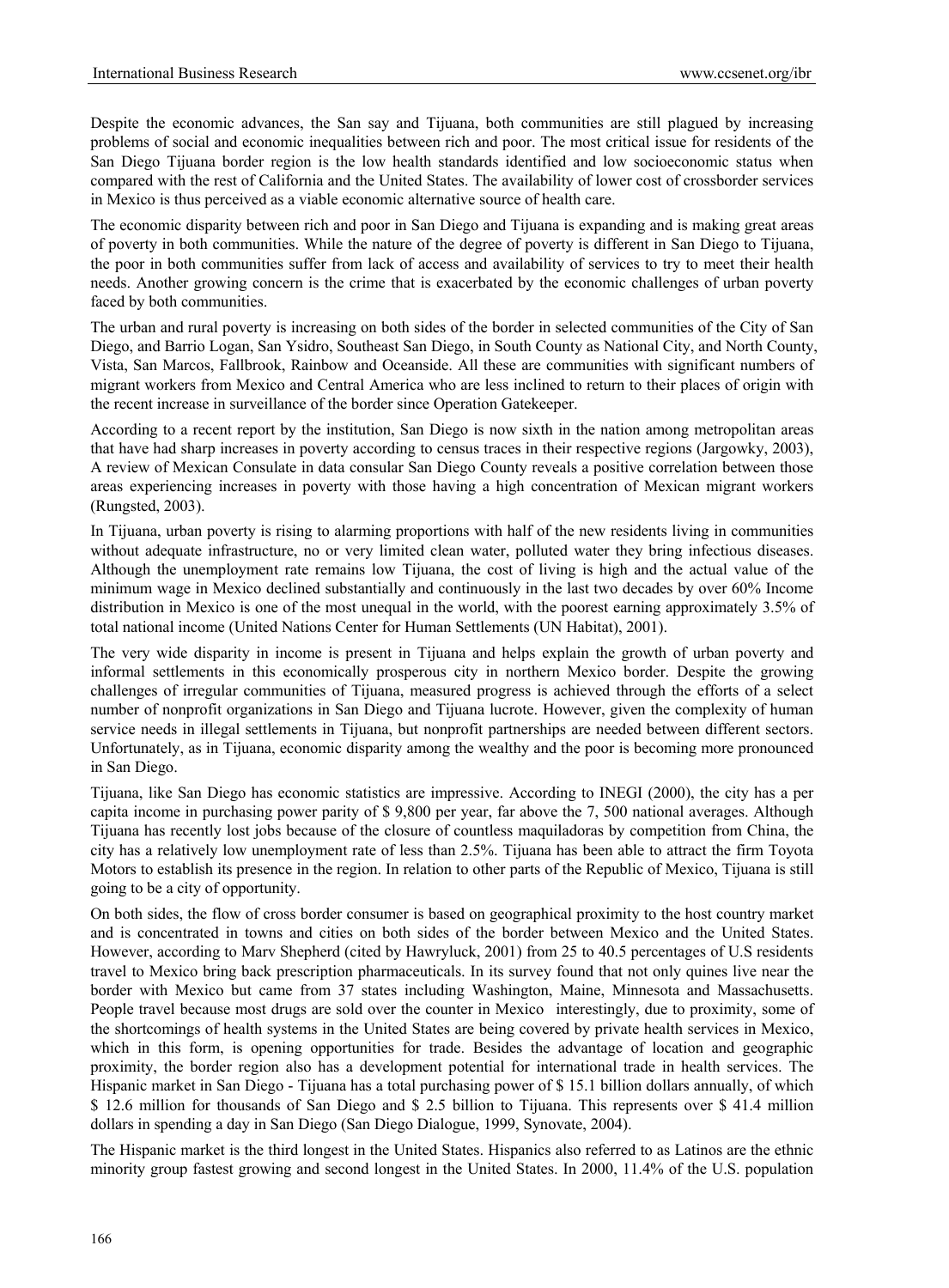was Hispanic. The Census Bureau projected the U.S. in 2010 to 13.8% of the Hispanic population will be 20,050 for 24.5% against a population of African Americans from 15.4% (Day, 1996).

The purchasing power of the Hispanic market in San Diego is 12.6 billion dollars annually, representing more than \$ 34.6 billion daily spending (San Diego Dialogue, 1999). The average household income is \$ 57,038 annually (Global Insight, 2003). The San Diego market is considered one of the most affluent markets economically of all Hispanic markets. Only the San Diego Hispanic market, without taking into account the de Tijuana, is the 11th longest in population and the tenth longest in retail sales in the U.S. (San Diego Dialogue, 1999).

The consumer market of Tijuana has a total purchasing power exceeding \$ 3.0 billion annually in the County of San Diego This is an estimated \$ 5.5 million minimum daily expenditure of Tijuana (San Diego Dialogue, 1999). The Tijuana represents 8% of all retail sales in San Diego, generating millions of dollars in revenue for local municipalities (DMA Tijuana Estimates, 2002).

Tijuana is considered one of the strongest markets throughout Mexico and is a highly mobile consumer market. The purpose of the travel of Tijuana to the United States is related to purchases for 42%, 24% worked in San Diego, 19% other, 11% social visits and 4% for tourism (San Diego Dialogue, 1994) The products purchased in San Diego make up 79% of clothing and footwear, foodstuffs 44%, 27% household appliances, electrical equipment 10%, 3% auto parts, furniture 3%, 3% cosmetics and perfumes, 2% films rents films and tapes, 2% office equipment and gifts, 1% accessories, jewelry (SRC San Diego Hispanic Market Study, 1989).

#### **References**

Annual Border Health Status Report. (2000). California Office of Binational Border Health.

Day, Jennifer Cheeseman. (1996). Population Projections of the United States by Age, Sex, Race, and Hispanic Origin: 1995 to 2050. U.S. Bureau of the Census, Current Population Reports, P25-1130. Washington, D.C.: U.S. Government Printing Office. Available at http://www.census.gov/prod/1/pop/p25-1130.

Elorduy Walter, Eugenio. (2003). *Tercer Informe de Gobierno.* Baja California.

Global Insight. (2003). *The Hispanic Consumer Market in 2002 & Forecasts to 2022*, May 2003.

Gómez-Dantés, Octavio; Frenk, Julio and Cruz, Carlos (1997). "Commerce in health services in North America within the context of the North American Free Trade Agreement" *Rev. Panam Salud Publica*, Vol. 1 n. 6, Washington, June.

Hawryluck, Markian. (2001). "Drugs without borders: When prescription drugs go over the line. To ease drug price concerns, congressional lawmakers seek to legalize personal reimportation of prescriptions. But safety concerns persist".AMNews staff. Oct. 22/29, 2001

Hispanic Marketing Research Corporation. (1990). *Tijuana Market Study.* 

Jargowky. (2003). Stunning Progress, Hidden Problems: The Dramatic Decline of Concentrated Poverty in the 1990s, May 2003, Washington, D.C: Brookings Institution. 101.

Live Births by Race/Ethnic Group\* Of Mother. (2002). California Counties and Selected City Health Departments, California.

Organization for Economic Cooperation and Development. (1992). *Services: statistics on international transactions 1970-1991*. Paris: OECD; 1992.

Rungsten, David. (2003). "The Origin of Mexican Migrants in San Diego County: Information from Mexican Matricula Consulars," Preliminary research findings presented at workshop "Ties that Bind Us: Mexican Migrants in San Diego," *UCSD, Center for U.S.-Mexico Studies*, November14, 2003.

San Diego Dialogue. (1994). "Who Crosses the Border" - San Diego Dialogue (1999) June 1999.

SRC San Diego Hispanic Market Study, 1989) - Crossborder Shopping 1989.

Strategy Research Corporation. (2000). Tijuana population estimates. Tijuana DMA: Tijuana, Tecate & Rosarito.

Strategy Research Corporation. (2002). - U.S. Hispanic Market Blue Book.

Synovate. (2004). U.S. Hispanic Market Report.

Tijuana DMA Estimates. (2002). – Tijuana, Tecate & Rosarito – Crossborder Business Associates – (619) 710-8120 (Considered a conservative estimate).